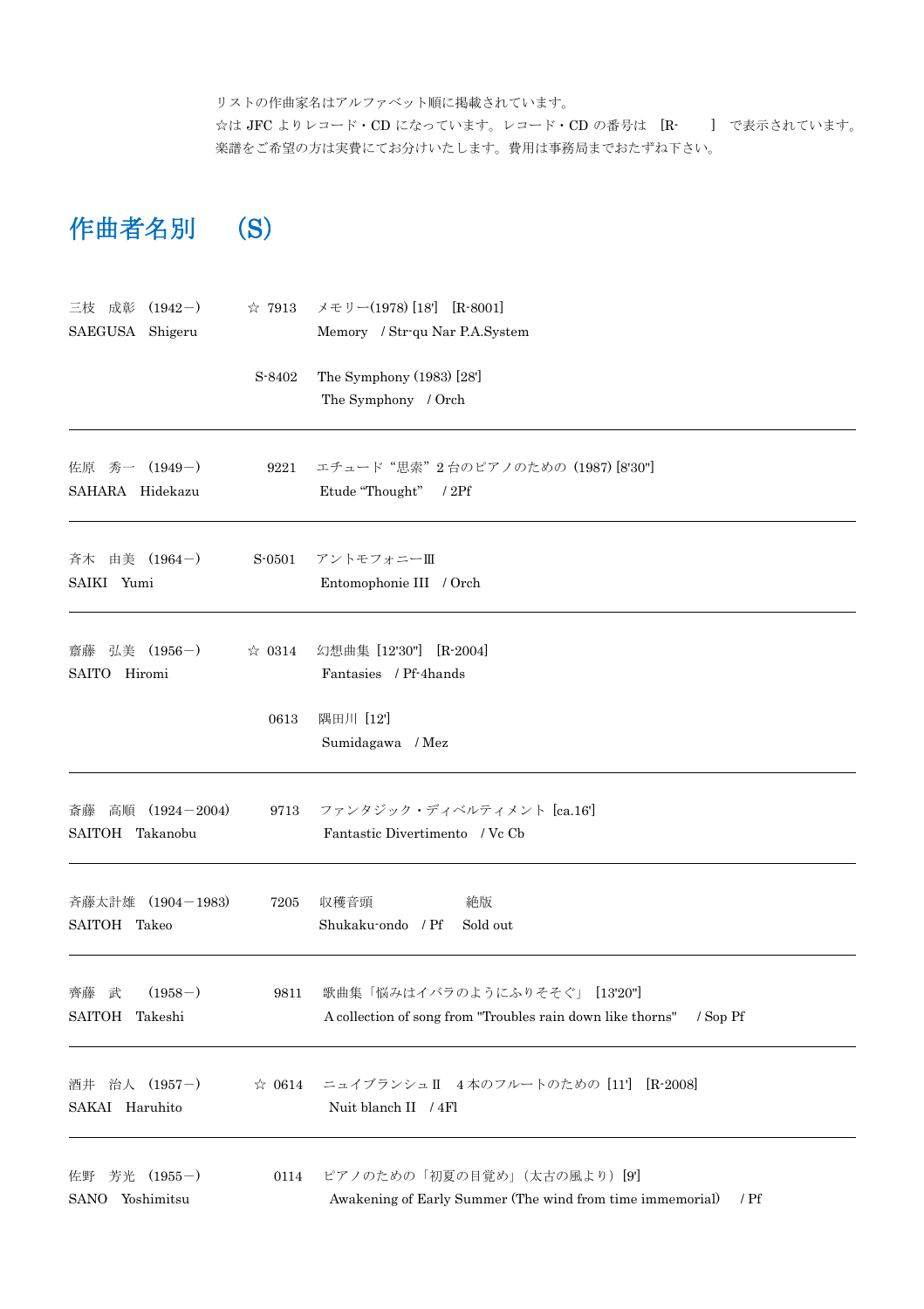| 紀郎 (1960-)<br>猿谷<br>SARUYA Toshiro            | S-9402 | ファイバー・オブ・ザ・ブレス (息の綾)<br>絶版<br>Sold out<br>Fiber of the breath for string orchestra / Vn Orch                     |  |  |
|-----------------------------------------------|--------|------------------------------------------------------------------------------------------------------------------|--|--|
| 佐々木清裕 (1966-)<br>SASAKI Kiyohiro              | 0419   | 樹の夢 II [8'30"]<br>Dreams of tree II for piano                                                                    |  |  |
|                                               | 0913   | 彩 [6'20"]<br>Aya, for piano                                                                                      |  |  |
| 佐々木良純 (1960-)<br>SASAKI Ryojun                | 0615   | フルートソロのための「断片連鎖II」 [6'30"]<br>Imagination Linkage II / Fl (with hanging metal rod)                               |  |  |
|                                               | 1207   | 多芸な練習曲 第2番 [ca.10']<br>Versatile Etude No.2 / Hrn Pf                                                             |  |  |
| 佐々木隆二 (1952-)<br>SASAKI Ryuji                 | 9418   | ピアノのための「空気のラビリンス」[ca.7]<br>Labyrinth of air / Pf                                                                 |  |  |
| 喜美 (1949-)<br>佐藤<br>SATOH Kimi                |        | 8009 「空の青」-12弦楽器の為の-(1977) [11]<br>Le bleu du ciel / 7Vn 2Va 2Vc Cb                                              |  |  |
| 眞<br>$(1938-)$<br>佐藤<br>SATOH Shin            | S-8901 | 管弦楽のための協奏曲 (1987)<br>絶版<br>$\lfloor 15 \rfloor$<br>Sold out<br>Concerto per orchestra                            |  |  |
| 聰明<br>$(1947-)$<br>佐藤<br>SATOH Somei          | 8102   | 絶版<br>宇宙は光に満ちている (1980) [14]<br>The heavenly spheres are Illuminated by lights / F-vo Pf Perc<br>Sold out        |  |  |
| $(1934-)$<br>次郎<br>千秋<br>$S(C)$ ENSHU<br>Jiro | 8406   | マリンバとピアノのためのソナタ (1983)<br>絶版<br>[11'30"]<br>Sonata for marimba and piano<br>Sold out                             |  |  |
|                                               | 8610   | フルートとピアノのためのソナチネ第2番「草のいのちに」(1986)<br>[ca.12]<br>絶版<br>Sonatine No.2 "In the soul of grasses" / Fl Pf<br>Sold out |  |  |
| 南雄<br>$(1916 - 1996)$<br>柴田<br>SHIBATA Minao  | 7013   | 道 (1960)<br>絶版<br>Michi(The street)<br>/ Mix-chor 4Perc<br>Sold out                                              |  |  |
| 笙子<br>$(1942-)$<br>志田<br>SHIDA Shoko          | 7009   | フルートとピアノのためのソナタ「茶摘み唄による」(1962)<br>Sonata for flute and piano based on Japanese Tea-Picker's song                 |  |  |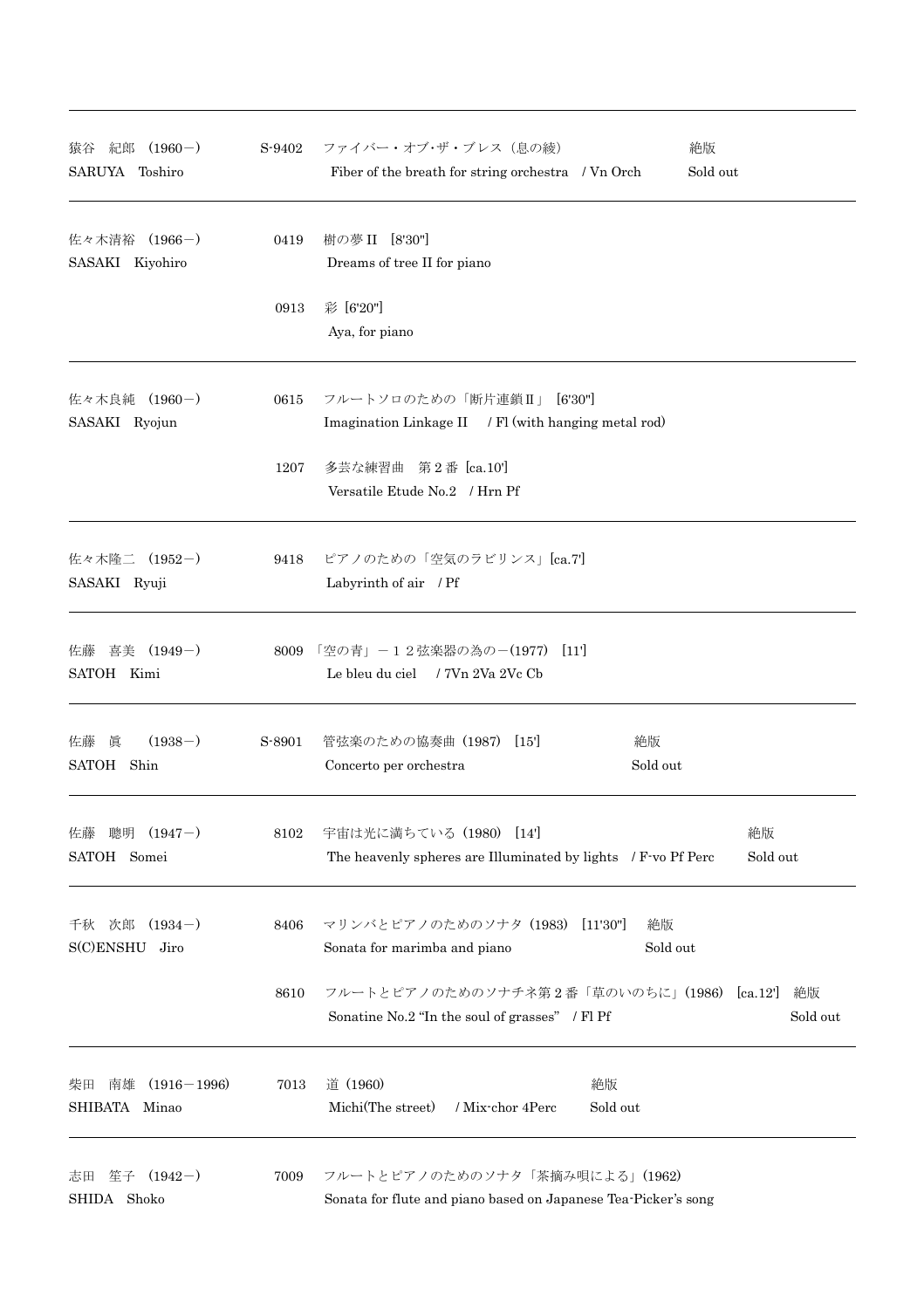|                         |                          | 7605             | 20本の笙のためのチャッネ・スウィート(1976)<br>$/20$ Sho<br>Chutney sweet                                                   |                |  |  |
|-------------------------|--------------------------|------------------|-----------------------------------------------------------------------------------------------------------|----------------|--|--|
|                         |                          | 0016             | 和責メ [14]<br>Fukura · seme / Nohkan Fl                                                                     |                |  |  |
|                         |                          | 0513             | 合 [13']<br>Goh / Picc Guit                                                                                |                |  |  |
| 嶋津                      | 武仁 (1949-)               | 9319             | 音価と強度と視覚の微細な変化をもつ空間に…ものでぃV…ピアノ奏者の為に                                                                       | [15]<br>絶版     |  |  |
| <b>SHIMAZU</b>          | Takehito                 |                  | Sold out<br>In a space, changing minimally the value, the intensity and vision<br>Monodie V for a pianist |                |  |  |
| 清水健太郎<br><b>SHIMIZU</b> | $(1973-)$<br>Kentaro     | 0315             | 「輪華」クラリネット、ヴァイオリン、チェロ、ヴィブラフォン、ピアノのための<br>Ringe / Cl Vn Vc Vib Pf                                          | [10]           |  |  |
| 清水 脩<br><b>SHIMIZU</b>  | $(1911 - 1986)$<br>Osamu | 7305             | 「俊寛」(1964)<br>絶版<br>Opera in act "Shunkan"<br>Sold out                                                    |                |  |  |
| 清水<br>祥平<br>SHIMIZU     | $(1967-)$<br>Shohei      | 0017             | フルート・ソロの為の習作 [ca.8']<br>Study for flute solo                                                              |                |  |  |
| 清水 慶彦<br>SHIMIZU        | $(1977-)$<br>Yoshihiko   | 1004             | トリトリー (2009) [ca.8']<br>Tritolyfir three flutes / 3 Fl                                                    |                |  |  |
| 下山一二三 (1930-)           | SHIMOYAMA Hifumi         | 8212             | 女声と打楽器とピアノのための「息」(1971) [9'30"~10']<br>Breath / F-vo Pf 2Perc-ist                                         | 絶版<br>Sold out |  |  |
|                         |                          | $\approx$ S-8401 | $[R - 8402]$<br><b>WAVE</b><br>Wave / Vn Str Hp Pf Perc                                                   |                |  |  |
|                         |                          | 8514             | トランズマイグレーション第2番 (1983) [9]<br>Transmiguration No.2 / Shaku Vc Hp                                          |                |  |  |
|                         |                          | $\approx 8711$   | 管弦楽のための彩響 (1979) [14'30"]<br>$[R-9101]$<br>Saikyo(Chromophony) / Orch                                     |                |  |  |
|                         |                          | 8905             | 5つの弦楽器のためのエクソルシズム (1970) [12'30"]<br>Exorcism for five strings                                            | 絶版<br>Sold out |  |  |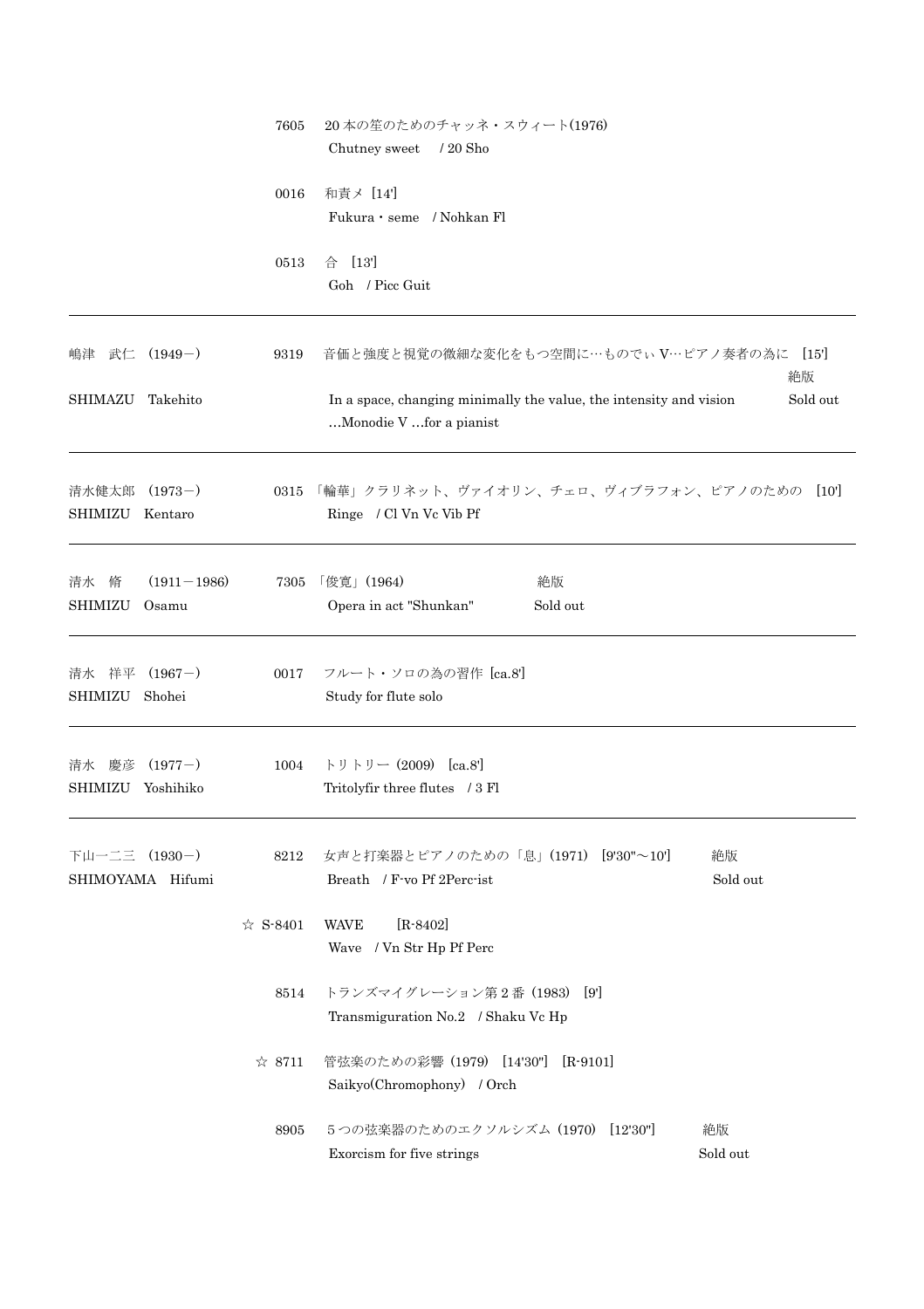|                                                          | 9106   | オルガンのための情景 [9]<br>Landscape / Org                                                                             | 絶版<br>Sold out |
|----------------------------------------------------------|--------|---------------------------------------------------------------------------------------------------------------|----------------|
| 眞<br>$(1931-)$<br>篠原<br>SHINOHARA Makoto                 | 8703   | ステレオ増幅されたバス・フルートのための「パッセージ」(1986) [ca.8']<br>"Passage" for stereo amplified flute /Fl                         | 絶版<br>Sold out |
|                                                          | 9001   | チェロのための「エヴォリューション」(進展)(1986) [12'ca.]<br>Evolution / Vc                                                       |                |
| 塩見允枝子 (1938-)<br>SHIOM Mieko                             | 7509   | いわば漂う粒子達 (1975)<br>As it were a pentagonal memory device / Performed by all attendant                         |                |
|                                                          | 7801   | 鳥の辞典(1978)<br>[25]<br>Bird dictionary / Vo, Pf, Tape                                                          |                |
|                                                          | ☆ 7907 | もし我々が五角形の記憶装置であったなら (1979) [13'57"] [R-8102]<br>If we were a pentagonal memory device /2Sop,C-ten,Ten,Bas-bar |                |
|                                                          | 8213   | $(1981)$ [ca.14]<br>春<br>Spring / 2Sop, C-ten, Ten, Bas-bar                                                   | 絶版<br>Sold out |
|                                                          | 9003   | ピアニストのための方向の音楽 (1990) [ca.20']<br>Direction music for a pianist                                               |                |
| $(1929 - 2007)$<br>宍戸<br>睦郎<br><b>SHISHIDO</b><br>Mutsuo |        | ☆ 8910 フルートとチェンバロのための音楽 [12'20"] [R-9001]<br>Music for Flute and Cembalo                                      |                |
| 四反田素幸<br>$(1952-)$<br>SHITANDA Motoyuki                  |        | 9222 「パストラル」-フルートとピアノのための-(1992) [11'30"]<br>"Pastoral" / Fl Pf                                               |                |
|                                                          | 0018   | 追憶ーヴィオラとピアノのための [13']<br>Retrospection for Viola and Piano                                                    |                |
|                                                          | 0616   | ドライアドの声ーマリンバのためのー[12]<br>The voice of dryad / Mba                                                             |                |
|                                                          | 0810   | 道~尺八独奏のためのシーン~ [15]<br>"Path"~Scene for shakuhachi solo                                                       |                |
| 孝洋<br>$(1979-)$<br>相馬<br>SOMA Takahiro                   | 0420   | 《永遠に充たされることのない十二月の憧憬 III》―室内管弦楽のための― [11']<br>Ever-unfulfilled December infatuation III / Chamber-orch        |                |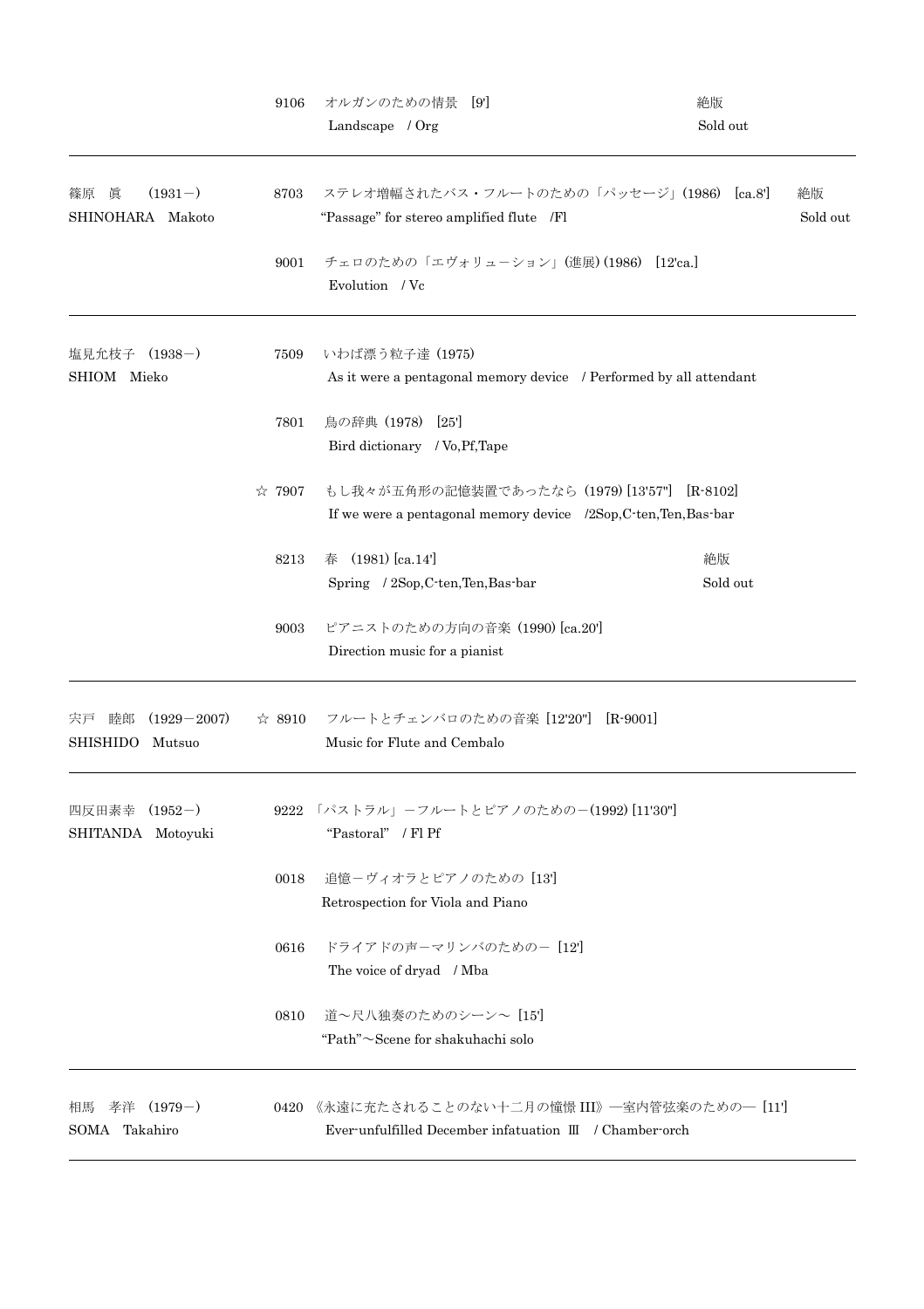| 杉浦<br>正嘉<br>SUGIURA Masayoshi       | $(1921 - 2011)$ | 7005           | 弦・マリンバ・ピアノ・和太鼓によるマヌシャ・マールガ(1970) [15']<br>絶版<br>Sold Out<br>Manusa marga / St Mba Pf Wadaiko |          |  |
|-------------------------------------|-----------------|----------------|----------------------------------------------------------------------------------------------|----------|--|
|                                     |                 | 7104           | 一人の奏者による打楽器のための音楽 (1971) [13]<br>絶版<br>Sold out<br>Music for percussions by one player       |          |  |
|                                     |                 | 7204           | 一人の奏者によるマリンバの為の朴 (1972) [10]<br>Boku / Mba                                                   |          |  |
|                                     |                 | 7307           | アヴァローキタ II (1973) [7]<br>Avalokita II / Mba                                                  |          |  |
|                                     |                 | 7407           | アヴァローキタ III (1974)<br>Avalokita III / Mba Perc                                               |          |  |
|                                     |                 | 7510           | フリダヤ (1975)<br>絶版<br>Hrdaya / 3Perc-ist<br>Sold out                                          |          |  |
|                                     |                 | 7713           | HOU UN (1977) [7]<br>絶版<br>Hou un / Cym<br>Sold out                                          |          |  |
|                                     |                 | 7914           | 磬攴 (1978) [7]<br>Kyo-hoku / Cym                                                              |          |  |
|                                     |                 | 9110           | 声と小鼓による曲集「しごんぼ」[12'10"]<br>Shibon'go (A collection of songs for voice and ko-tsuzumi)        |          |  |
| 篤紀<br>$(1948-)$<br>角<br>SUMI Atsuki |                 | $\approx 9419$ | 東府抄 笙、尺八、打楽器のための [12'50"] [R-9801]<br>絶版<br>Toh-fu-sho / Sho Shaku Perc                      | Sold out |  |
|                                     |                 | $\approx 9714$ | 地の魚 尺八、三味線のための (1996) [14'48"] [R-2002]<br>絶版<br>Fish on horizon / Shaku Shami               | Sold out |  |
|                                     |                 | 0115           | 折原拓「幻燈詩集」より2つの歌ーバリトン、太棹三味線のための- [12'7"]<br>2 songs on the poem Magic lantern / Bar Shami     |          |  |
|                                     |                 | 0316           | 蓮魚 一尺八、碁石のためのー [13'10"]<br>Lotus fish / Shaku Go-stones                                      |          |  |
| 鈴木 朝子<br>SUZUKI Asako               | $(1966-)$       | 0317           | アリス [10'17"]<br>Alice's adventures in nonsenseland / Vn Vc Pf                                |          |  |
| 鈴木 英明<br>SUZUKI Hideaki             | $(1938-)$       | 8319           | 二台のピアノのための「パロディー」(1977) [19'25"]<br>Parody / 2Pf                                             |          |  |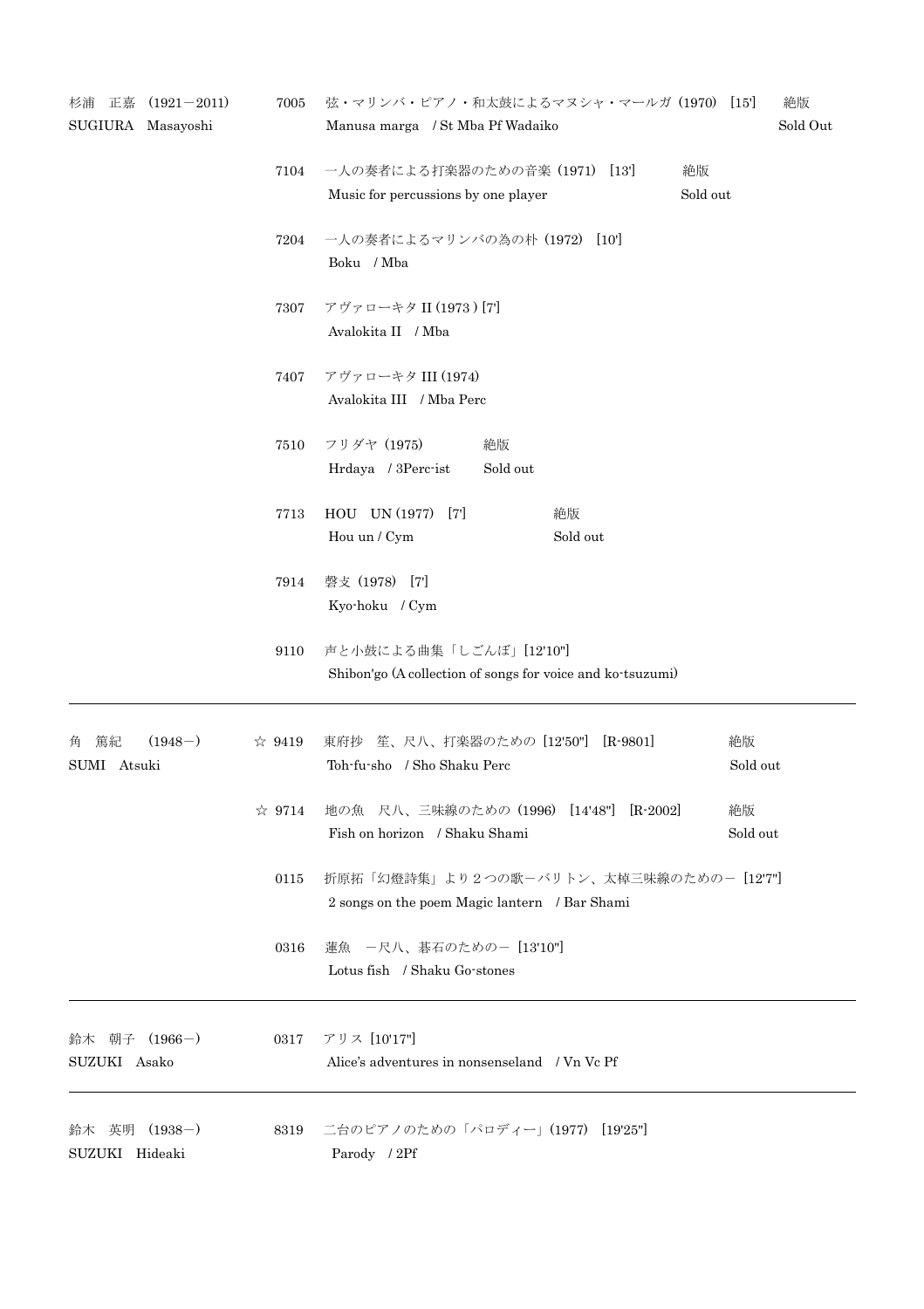|                                                | 8506           | 「木霊」―マリンバのための―(1985) [10'30'']<br>Mokurei / Mba                                                      |                |
|------------------------------------------------|----------------|------------------------------------------------------------------------------------------------------|----------------|
|                                                | 9522           | 素描一弦楽四重奏のためのー[10'50"]<br>Sketch / Str-qu                                                             |                |
|                                                | $\approx 0421$ | 次元–弦楽四重奏のための [13'10"] [R-2005]<br>Dimension / Str-qu                                                 |                |
|                                                | 1408           | 3つの詩ーヴァイオリンとピアノのための [ca.15']<br>Three poems for violin and piano                                     |                |
| 鈴木 純明 (1970-)<br>SUZUKI Junmei                 | S-1401         | ラ・ロマネスカⅡーペトルッチの遍歴 [18']<br>La Romanesca II : Les peregrinations de Petrucchi pour orchestra          |                |
| 鈴木理恵子<br>SUZUKI Rieko                          | 0019           | リトグラフ (II)ー弦楽四重奏のための [15']<br>Lithograph $(II)$ / Str-qu                                             |                |
| $(1941-)$<br>鈴木 聡<br><b>SUZUKI</b><br>Satoshi  |                | ☆ 8415 "Essay III" -コントラバス・ソロのための- (1982) [ca.9']<br>$[R-8502]$<br>Essay III / Cb                    |                |
|                                                | $\approx 9920$ | フルートとピアノのための吽 [8'30"]<br>$[R-2000]$<br>"Un" $\sim$ for flute and piano / Fl Pf                       |                |
|                                                | $\approx$ 1208 | 無の時~弦楽四重奏のための [13'27"]<br>$[R-2013]$<br>"The Time for Nothing" / Str-qu                              |                |
| 鈴木 静哉 (1954-)<br>SUZUKI Seiya                  |                | S-9502 ピアノとオーケストラのためのファンタジー<br>Fantasy for piano and orchestra                                       |                |
| $(1934 - 2017)$ 0514<br>鈴木 匡<br>SUZUKI Tadashi |                | 弦楽四重奏曲 第4番 [27]<br>String quartet no.4 / Str-qu                                                      |                |
| 鈴木 輝昭 (1958-)<br>SUZUKI Teruaki                |                | ☆ 8708 「ソン・ストラクチュール」-五人の奏者のための-(1985) [11'30'']<br>$[R - 8801]$<br>Son structure / Fl Cl Cb Mba Perc | 絶版<br>Sold out |
|                                                |                | 8913 「リチェンツァ」-ヴァイオリン・ヴィオラ・チェロの為の-(1987) [11]<br>Licenza / Vn Va Vc                                   | 絶版<br>Sold out |
|                                                |                | 9102 「スコリオン」-五人の奏者のための- [11]<br>絶版<br>Skolion / Fl Cl Cb Mba Perc<br>Sold out                        |                |